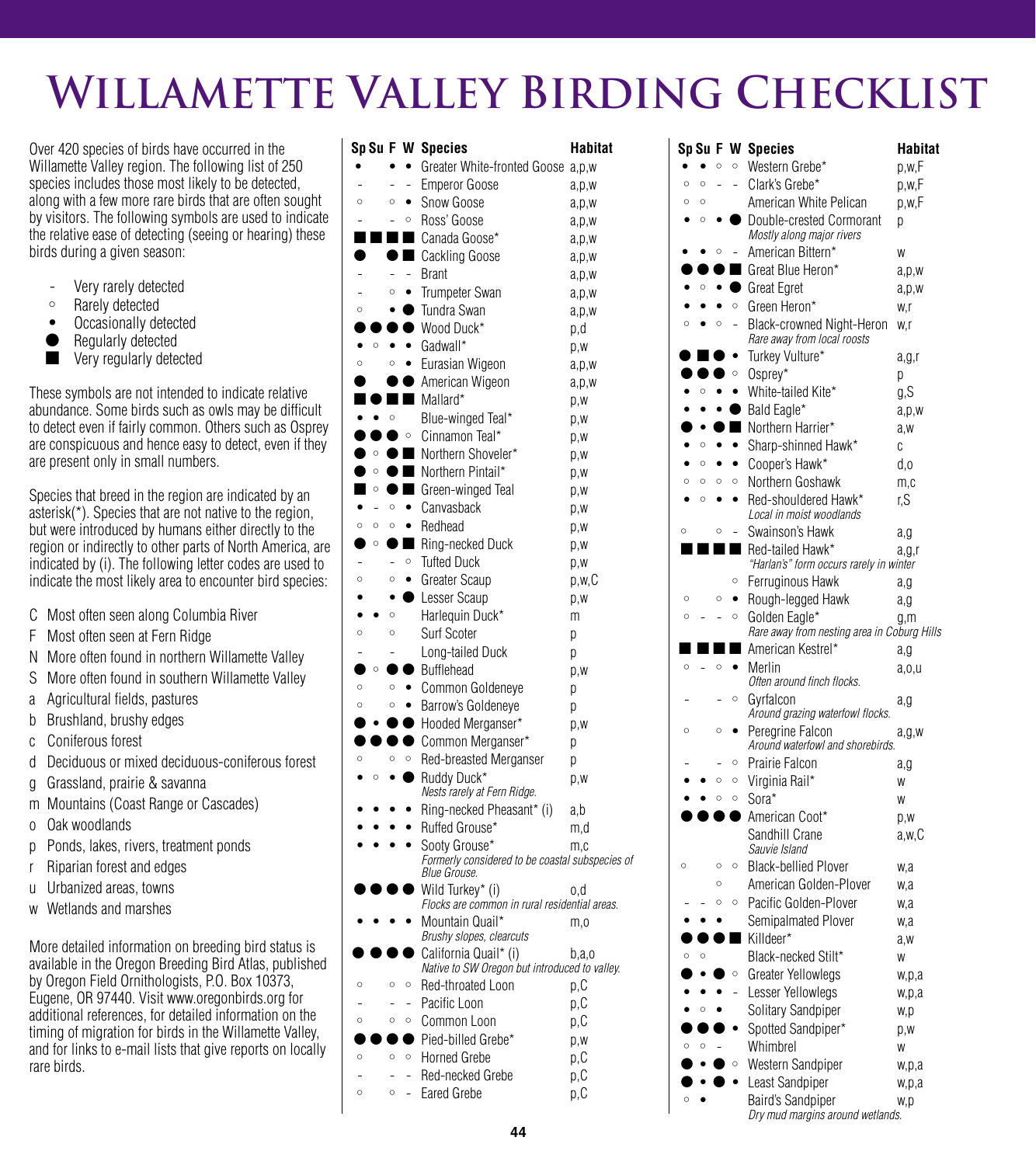|         |         |              |              | <b>SpSu F W Species</b>                                                                | Habitat    |
|---------|---------|--------------|--------------|----------------------------------------------------------------------------------------|------------|
| $\circ$ |         | Ō            |              | Pectoral Sandpiper                                                                     | w,p        |
|         | $\circ$ |              |              | Dunlin                                                                                 | w,p,a      |
|         | Ō       | Ō            |              | <b>Stilt Sandpiper</b>                                                                 | w,p        |
|         |         | Ō            |              | Ruff                                                                                   | w,p        |
| $\circ$ | $\circ$ |              |              | Short-billed Dowitcher                                                                 | w,p        |
|         |         |              |              | Long-billed Dowitcher                                                                  | w,p,a      |
|         | $\circ$ |              |              | Wilson's Snipe*                                                                        | w.a        |
|         |         |              |              | Wilson's Phalarope*                                                                    | w.S        |
|         | Ō       | Ō            |              | Red-necked Phalarope                                                                   | р          |
| Ō       | $\circ$ | $\circ$<br>٠ |              | Bonaparte's Gull<br>Mew Gull                                                           | р          |
|         | $\circ$ |              |              | $\bullet$ Ring-billed Gull                                                             | a,p        |
|         | $\circ$ |              |              | California Gull                                                                        | a,p        |
|         |         |              | ۸            | <b>Herring Gull</b>                                                                    | a,p        |
|         |         |              | ٥            | Thayer's Gull                                                                          | a,p<br>a,p |
| Ō       |         | Ō            | $\bullet$    | Western Gull                                                                           | a,p,C      |
|         |         | ٠            |              | Glaucous-winged Gull                                                                   | a,p        |
|         |         | L,           | $\circ$      | Glaucous Gull                                                                          | a,p        |
|         |         | Ō            |              | Caspian Tern                                                                           | p,C,F      |
| $\circ$ |         | Ō            |              | Common Tern                                                                            | р          |
| $\circ$ |         | Ō            |              | Forster's Tern                                                                         | p,w        |
|         |         |              |              | Black Tern*                                                                            | w.F        |
| $\circ$ | $\circ$ |              |              | Marbled Murrelet*                                                                      | m,c        |
|         |         |              |              | Threatened; nests in old-growth forest in western<br>Coast Range.                      |            |
|         |         |              |              | Rock Pigeon* (i)                                                                       | u,a        |
|         |         |              |              | Band-tailed Pigeon*                                                                    | d,c        |
| $\circ$ | $\circ$ | $\circ$      | $\circ$      | Eurasian Collared-Dove (i)<br>Recently established in region.                          | u          |
|         |         |              | $\bullet$    | Mourning Dove*                                                                         | a,r        |
|         |         |              |              | Barn Owl*                                                                              | a,g        |
|         | Ō       | Ō            | ٠            | Western Screech-Owl*                                                                   | r,d,c,o    |
|         |         |              |              | Great Horned Owl*                                                                      | a,d,o      |
|         |         | Ō            | ٠<br>$\circ$ | Northern Pygmy-Owl*                                                                    | m,c        |
| $\circ$ |         |              | $\circ$      | Burrowing Owl<br>Spotted Owl*                                                          | g,a        |
|         |         |              |              | Threatened; nests in old-growth forest.                                                | m.c        |
|         | Ō       |              | ٠            | Barred Owl*                                                                            | d,c,r      |
|         |         |              | O<br>$\circ$ | Great Gray Owl                                                                         | m,c        |
| $\circ$ | $\circ$ | $\circ$      | ٠            | Long-eared Owl<br>Short-eared Owl*                                                     | r.w        |
|         |         |              |              | Rare local breeder.                                                                    | w,a        |
|         | $\circ$ | Ō            |              | Northern Saw-whet Owl*                                                                 | Ć          |
| $\circ$ |         | Ō            |              | Common Nighthawk*<br>Declining species; nests in open habitats in                      | m,p        |
| $\circ$ | $\circ$ | Ō            |              | mountains and on gravel bars along river.<br>Black Swift<br>Waterfalls.                | m          |
|         |         |              |              | Vaux's Swift*<br>Nests and roosts in hollow snags and chimneys.                        | c,u        |
|         |         |              |              | Black-chinned Hummingbird m,S                                                          |            |
|         | Ō       |              |              | Anna's Hummingbird*<br>Parks, gardens.                                                 | u.o        |
| $\circ$ | $\circ$ |              |              | Calliope Hummingbird<br>Regular but sparse spring migrant through<br>E side of valley. | m.S        |
|         |         | Ō            |              | Rufous Hummingbird*                                                                    | r,d,c,u    |
|         |         |              |              | Belted Kingfisher*                                                                     | р          |
|         |         |              | $\circ$      | Lewis's Woodpecker                                                                     | 0          |
|         |         |              |              | Acorn Woodpecker*<br>Local in stable colonies.                                         | 0          |

|         |   |         |         | SpSu F W Species                                                                           | Habitat    |
|---------|---|---------|---------|--------------------------------------------------------------------------------------------|------------|
|         |   |         |         | Red-breasted Sapsucker*                                                                    | r,d,c      |
|         |   |         |         | Downy Woodpecker*                                                                          | r,d,b      |
|         |   |         |         | Hairy Woodpecker*                                                                          | m,c        |
|         |   |         |         | Northern Flicker*                                                                          | d,c,r,o,u  |
|         |   |         |         | Red-shafted form resident; Yellow-shafted and<br>intergrades occur in winter.              |            |
|         |   |         |         | Pileated Woodpecker*                                                                       | c.d.r      |
|         |   |         |         | Large-diameter snags.                                                                      |            |
|         |   | $\circ$ |         | Olive-sided Flycatcher*                                                                    | m.c        |
|         |   |         |         | Perches in scattered tall trees above canopy.                                              |            |
|         |   | Ō       |         | Western Wood-Pewee*                                                                        | o.r.d      |
|         |   |         |         | Willow Flycatcher*<br>Willow thickets, regenerating clearcuts.                             | r.m        |
|         |   | Ō       |         | Hammond's Flycatcher*<br>Uses high perches in mature forests.                              | m.c        |
| Ō       | Ō |         |         | Dusky Flycatcher                                                                           | r,o        |
|         |   | $\circ$ |         | Pacific-slope Flycatcher*                                                                  | d,r,c      |
|         |   |         |         | Black Phoebe*                                                                              | o.r.S      |
| Ō       |   | Ō       | $\circ$ | Near water in riparian edges.                                                              |            |
| Ō       | Ō |         |         | Say's Phoebe                                                                               | a,g        |
| $\circ$ |   |         |         | Ash-throated Flycatcher<br>Western Kingbird*                                               | 0          |
|         | Ō |         |         | Eastern Kingbird*                                                                          | $g_{,0,S}$ |
|         |   |         |         | Has nested at Sandy River Delta.                                                           | g,C        |
| O       |   | $\circ$ | Ō       | Loggerhead Shrike                                                                          | g          |
| Ō       |   | Ō       |         | Northern Shrike                                                                            | a,g,b      |
|         |   | Ō       |         | Cassin's Vireo*                                                                            | r,d        |
|         |   |         |         | Hutton's Vireo*                                                                            | 0,r        |
|         |   |         |         | Warbling Vireo*                                                                            | d,r        |
| Ō       | Ō | Ō       |         | Red-eved Vireo*                                                                            | d.r        |
|         |   |         |         | Riparian gallery forest with tall cottonwoods.                                             |            |
|         |   | Ō       |         | Gray Jay*                                                                                  | m,c        |
|         |   |         |         | Steller's Jay*                                                                             | c,d        |
|         |   |         |         | Western Scrub-Jay*                                                                         | o,d        |
|         |   |         | $\circ$ | Clark's Nutcracker<br>American Crow*                                                       | m,c        |
|         |   |         |         | Common Raven*                                                                              | a,u        |
|         |   |         |         | Horned Lark*                                                                               | m,c,a      |
|         |   |         |         | Streaked Horned Lark is imperiled endemic<br>subspecies; other subspecies occur in winter. | g          |
| Ō       |   | Ö       |         | Purple Martin*                                                                             | p.m.C.F    |
|         |   |         |         | Local near open water where nest boxes are provided;<br>rare around clearcuts.             |            |
|         |   |         | $\circ$ | Tree Swallow*                                                                              | c.d        |
|         |   |         |         | Violet-green Swallow*                                                                      | d,r,u      |
|         |   | $\circ$ |         | Northern Rough-winged Swallow*<br>Nests in stream and river banks.                         | 0          |
|         |   |         |         | Cliff Swallow*                                                                             | a          |
|         |   |         |         | Open areas near bridges, barns.                                                            |            |
|         |   |         |         | Barn Swallow*                                                                              | a,u        |
|         |   |         |         | Black-capped Chickadee*                                                                    | d, o, r    |
|         |   |         |         | Chestnut-backed Chickadee*<br>Bushtit*                                                     | C          |
|         |   |         |         | Red-breasted Nuthatch*                                                                     | o,r,b<br>C |
|         |   |         |         | White-breasted Nuthatch*                                                                   |            |
|         |   |         |         | Brown Creeper*                                                                             | 0<br>c,d   |
| Ō       | Ö |         |         | Rock Wren                                                                                  | m          |
|         |   |         |         | May nest rarely on rock outcrops and clearcuts.                                            |            |
|         |   |         |         | Bewick's Wren*                                                                             | r,b        |
|         |   |         |         | House Wren*                                                                                | 0, r       |
|         |   |         |         | Winter Wren*                                                                               | c,d        |
|         |   |         |         | Pacific subspecies.                                                                        |            |

|         |         |         |         | Sp Su F W Species                                                                        | Habitat    |
|---------|---------|---------|---------|------------------------------------------------------------------------------------------|------------|
|         |         |         |         | Marsh Wren*                                                                              | W          |
|         |         |         |         | American Dipper*<br>Fast-flowing streams and rivers.                                     | m          |
|         |         |         |         | Golden-crowned Kinglet*                                                                  | C          |
|         |         |         |         | Ruby-crowned Kinglet                                                                     | d,r,b      |
|         |         |         |         | Western Bluebird*                                                                        | 0,M        |
| $\circ$ |         | $\circ$ | $\circ$ | Mountain Bluebird                                                                        | g,m        |
| O       | $\circ$ | $\circ$ |         | Townsend's Solitaire*                                                                    | m          |
|         |         |         |         | Nests sparsely in forest openings.                                                       |            |
|         |         |         |         | Swainson's Thrush*                                                                       | d, r, c    |
|         |         |         |         | Hermit Thrush*                                                                           | m,c,r      |
|         |         |         |         | Nests in higher mountains; winters in valley.                                            |            |
|         |         |         |         | American Robin*                                                                          | $a$ ,g,r,u |
|         |         |         |         | Varied Thrush*                                                                           | c.d        |
|         |         |         |         | Some move from mountains into valley in winter.                                          |            |
|         |         |         |         | Wrentit*                                                                                 | b          |
|         |         |         |         | European Starling* (i)                                                                   | u,a        |
|         |         |         |         | American Pipit                                                                           | a,p,m      |
|         |         |         |         | Fields and mudflats in winter; Coast Range peaks<br>in migration.                        |            |
|         |         |         |         | Cedar Waxwing*                                                                           | r          |
|         |         |         | $\circ$ | Orange-crowned Warbler*                                                                  | r.d        |
|         |         |         |         | Nashville Warbler*                                                                       | o,S        |
|         |         |         |         | Yellow Warbler*                                                                          | r          |
|         |         |         |         | Yellow-rumped Warbler*                                                                   | c,d,r,a    |
|         |         |         |         | Audubon's form nests sparsely in Coast range; common<br>along with Myrtle in winter.     |            |
|         |         |         |         | Black-throated Gray Warbler* o,d                                                         |            |
|         |         |         |         | Townsend's Warbler                                                                       | m.c        |
|         |         |         |         | Hermit Warbler*                                                                          | m,c        |
|         |         |         |         | MacGillivray's Warbler*                                                                  | m,c,d      |
|         |         |         |         | Forests with dense understory, regenerating clearcuts.                                   |            |
|         |         |         | $\circ$ | Common Yellowthroat*                                                                     | b,w,a      |
|         |         |         |         | Wilson's Warbler*<br>Forests with dense understory.                                      | m,c,d,r    |
|         |         |         |         | Yellow-breasted Chat*                                                                    | b,r        |
|         |         |         |         | Western Tanager*                                                                         | c,d        |
|         |         |         |         | Spotted Towhee*                                                                          | r, b       |
|         |         |         | $\circ$ | Chipping Sparrow*                                                                        | o.S        |
|         |         |         |         | Winters rarely in old filbert orchards.                                                  |            |
|         |         |         | O       | Clay-colored Sparrow*                                                                    | r,a,b      |
| Ō       | O       |         |         | <b>Brewer's Sparrow</b>                                                                  | g          |
|         |         | O       | $\circ$ | Vesper Sparrow*                                                                          | o,g,S      |
|         |         |         |         | Oregon subspecies is declining; found in open savanna<br>and weedy Christmas tree farms. |            |
| $\circ$ |         |         | $\circ$ | Lark Sparrow                                                                             | g,a        |
|         |         |         |         | Savannah Sparrow*                                                                        | a,g        |
| O       | $\circ$ |         |         | Grasshopper Sparrow*<br>Breeds locally near Brownsville, Fern Ridge,<br>and Finley NWR   | g, S       |
|         |         |         |         | Fox Sparrow<br>Sooty form is common in winter; other forms are rare.                     | b          |
|         |         |         |         | Song Sparrow*                                                                            | r, b       |
|         |         |         |         | Lincoln's Sparrow                                                                        | w.b        |
| O       |         | $\circ$ | O       | Swamp Sparrow                                                                            | W          |
| $\circ$ |         | $\circ$ |         | White-throated Sparrow                                                                   | r, b       |
|         |         |         | $\circ$ | Harris's Sparrow                                                                         | b          |
|         |         |         |         | White-crowned Sparrow*                                                                   | g,a,b,r    |
|         |         |         |         | Golden-crowned Sparrow                                                                   | r, b       |
|         |         |         |         | Dark-eyed Junco*                                                                         | c,d,o,b    |
|         |         | Ō       | $\circ$ | Lapland Longspur                                                                         | g,a        |
|         |         | $\circ$ | Ō       | Snow Bunting                                                                             | m,g,a      |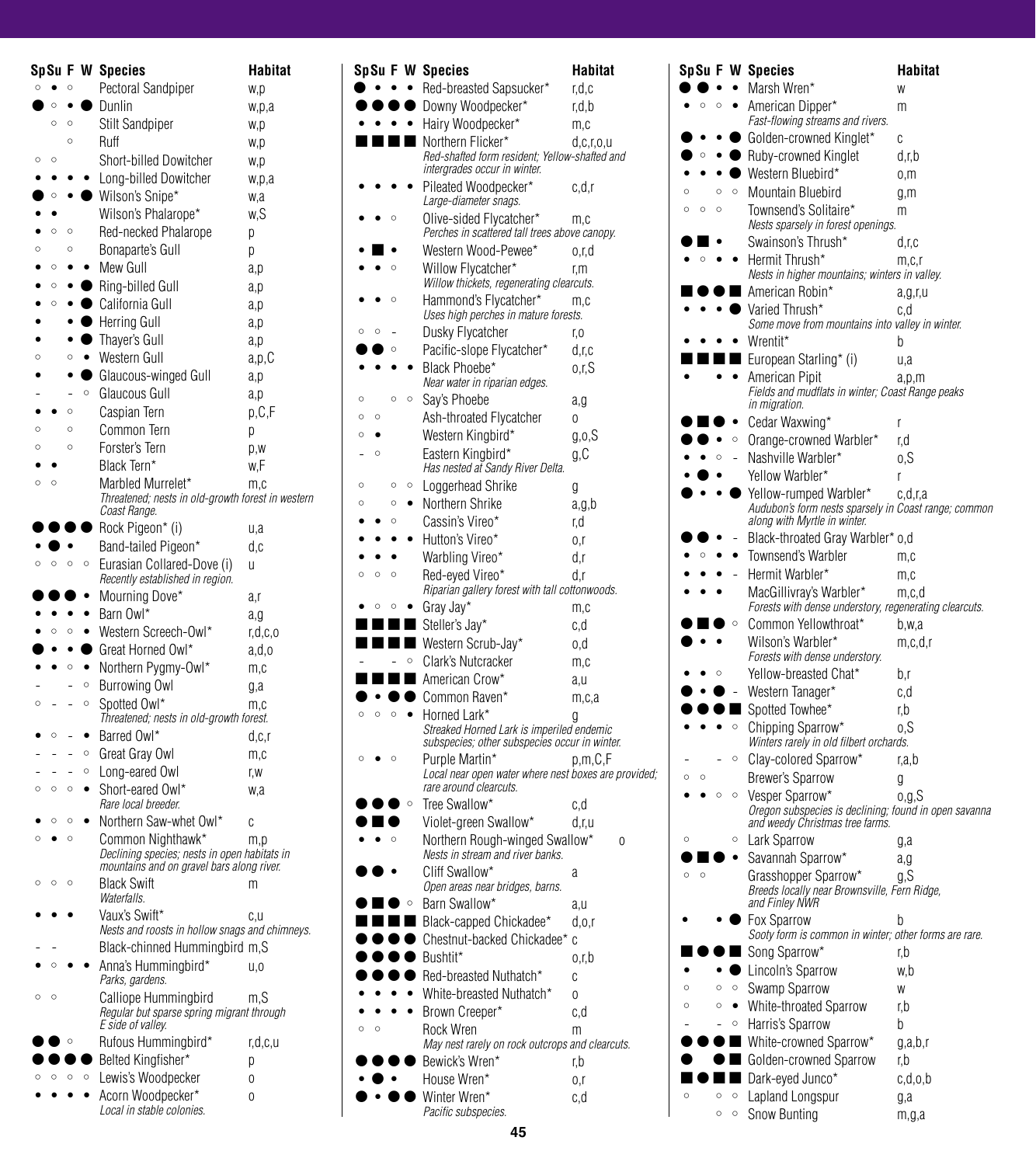|   |   | Sp Su F W Species                                         | <b>Habitat</b> |
|---|---|-----------------------------------------------------------|----------------|
|   |   | Black-headed Grosbeak*                                    | r,d,o          |
|   |   | Lazuli Bunting*                                           | 0,S            |
|   |   | Red-winged Blackbird*                                     | w.a            |
|   |   | Western Meadowlark*                                       | g,a            |
|   | O | Yellow-headed Blackbird*                                  | W              |
|   |   | Brewer's Blackbird*                                       | a,g,u          |
|   | Ω | Brown-headed Cowbird*                                     | r,a            |
|   |   | Bullock's Oriole*                                         | d,r            |
| Ō | O | Gray-crowned Rosy-Finch                                   | m              |
|   |   | Hepburn's form occurs on Coast Range peaks<br>in winter   |                |
|   |   | Purple Finch*                                             | r.d.c          |
|   |   | House Finch*                                              | r.u            |
|   |   | Red Crossbill*                                            | C              |
|   |   | Several types occur, separated by calls.                  |                |
|   |   | Pine Siskin*                                              | m.c.d          |
|   |   | Flocks visit lowland feeders in fall.                     |                |
|   |   | Lesser Goldfinch*                                         | o.S            |
|   |   | American Goldfinch*                                       | b,a,0,u        |
|   |   | Evening Grosbeak*<br>Flocks to big-leaf maples in spring. | m.c.d          |
|   |   | House Sparrow* (i)                                        | u,a            |



*Hammond's Flycatcher* PHOTO BY:<br>STEPHEN PARSONS

# **DRTANT BIRD AREA**

The Important Bird Area (IBA) Program is a joint effort between<br>the National Audubon Society and BirdLife International to<br>identify a network of sites that provide critical habitat for birds.<br>The IBA program recognizes tha the National Audubon Society and BirdLife International to identify a network of sites that provide critical habitat for birds. The IBA program recognizes that habitat loss and fragmentation are the most serious threats facing populations of birds around the world. Through partnerships, Audubon and BirdLife International identify places that are critical to birds during parts of their life cycle (breeding, wintering, feeding, and migrating). Through the designation of sites as IBAs, they hope to minimize the effects that loss and degradation of habitat can have on bird bird populations. An IBA may be just a few acres or thousands of acres, on public or private land, and protected or unprotected. The Audubon Society of Portland's IBA program identifies places in Oregon that are outstanding in their importance for birds, and encourages the continued health of bird habitat through the efforts of volunteers who raise awareness and carry out conservation and monitoring. There are more than 80 IBAs in Oregon, including 11 in the Willamette Valley. When you see the bird icon below a site description  $(\blacktriangle)$ , that tells you that the site is an Oregon IBA.



There's a reason so many bird-watchers flock to **Washington County, Oregon. Hundreds of species** of birds and animals call this land home. Just a few minutes from Portland, Washington County is the site of the renowned Tualatin River National **Wildlife Refuge, Jackson Bottom Wetlands** Preserve and L.L. "Stub" Stewart State Park- not to mention miles of pristine wilderness. Whether you come to spy a raptor, hike our scenic trails or sample a delightful pinot, a visit to Washington County will bring life to your getaway. Plan your adventure by calling 800-537-3149 or visiting

VisitWashingtonCountyOregon.com and learn about our Vacation Photo Contest.